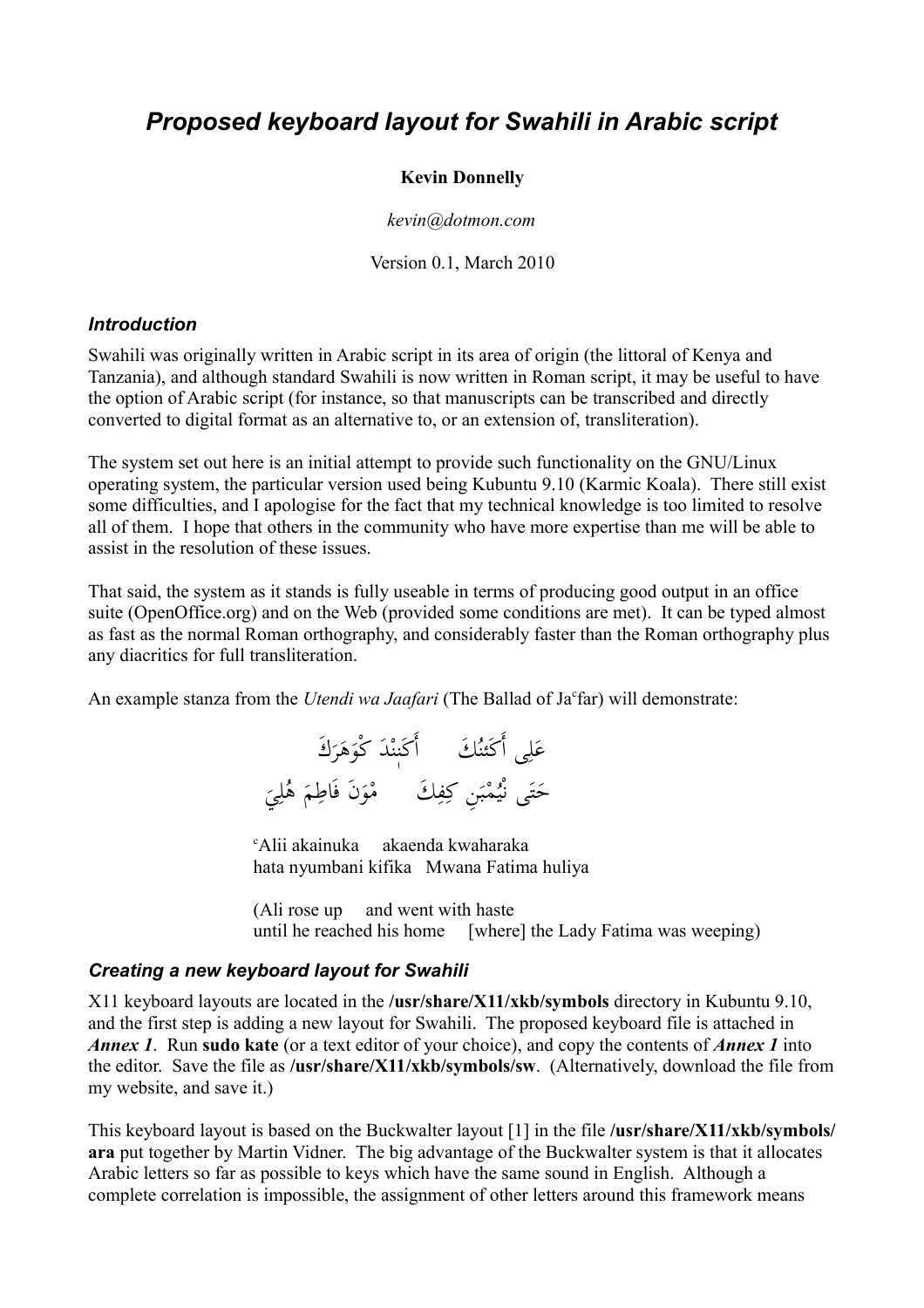that typing in Arabic becomes very easy for someone used to a Roman keyboard.

The Swahili layout follows the Buckwalter one fairly closely, but adds letters that are specific to Swahili (eg peh, ain with three dots), and rearranges some other letters to allow for this. The assignments for each key are set out in *Annex 2*. This gives the key in a QWERTY keyboard on the top line, with the Arabic letter assigned to that key in the second line. The third line gives the name used in the **sw** layout file (where they are preceded by *Arabic\_*), and the last line gives the Unicode number for that letter (the latter, preceded by *0x100*, are used in the **sw** layout file where there seems to be no assigned X11 name. Names are preferred where possible, since it makes the file easier to understand.

# *Making X11 aware of the new layout*

The information here is based on a very useful blog post by Daniel Paul O'Donnell [2]. Use your editor to open **/usr/share/X11/xkb/rules/evdev.xml**. Go to the end of the *<layoutList>* section (search for *</layoutList>*), and add the following after the last *</layout>* tag and before *</layoutList>*:

```
 <layout>
   <configItem>
     <name>sw</name>
     <shortDescription>Swa</shortDescription>
     <description>Swahili in Arabic script</description>
     <languageList>
        <iso639Id>swa</iso639Id>
     </languageList>
   </configItem>
   <variantList/>
 </layout>
```
Save the file.

# *Making KDE aware of the new layout*

Go to  $K \to$  Settings  $\to$  System Settings  $\to$  Regional and Language  $\to$  Keyboard Layout. Tick *Enable keyboard layouts*. Near the bottom of the list of available layouts you should see an entry for Swahili in Arabic script - click on that, and then click the green right-facing button to move it into the list of active layouts. Click *Apply*, and a keyboard switcher (a little flag) should pop up in the tray section of your panel. Clicking on it will change it into a grey square with **sw** on it - when this is showing, typing on your keyboard will give you the Arabic letters specified in the Swahili layout. The keyboard switch can also be activated by pressing the keys **Ctrl+Alt+K**.

Note that should you make changes to the keyboard layout file in **/usr/share/X11/xkb/symbols/sw**, you must reload the keyboard switcher. The easiest way of doing this is to right-click on it and select *Configure*. Tick *Disable keyboard layouts*, and next tick *Enable keyboard layouts*, and then *Apply*, and the switcher will reload.

# *Installing Arabic language support*

Run the following commands to install packages giving support for Arabic: **sudo apt-get install language-support-fonts-ar sudo apt-get install language-support-input-ar sudo apt-get install language-support-writing-ar** Alternatively, use Synaptic or Aptitude to do the same thing.

(Note that I am uncertain as to whether all of the items in these packages are required, but this is what I did.)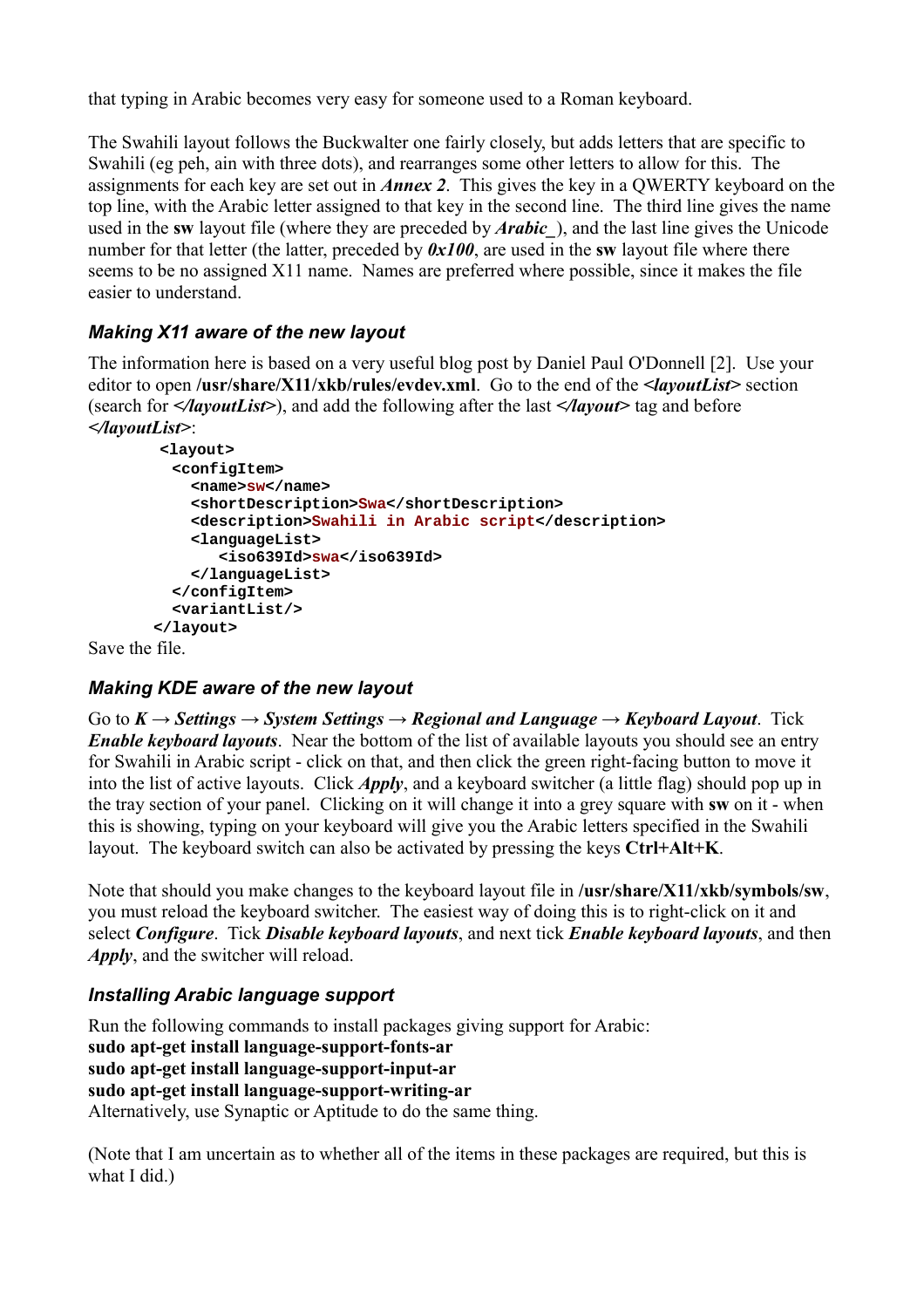## *Choosing a font*

Unfortunately, the default Liberation fonts on Kubuntu do not display Arabic letters properly - some medials and finals are not joined, and some letters, (eg *peh*) appear as boxes. So you need to choose a font that avoids these issues.

Kubuntu includes a variety of attractive fonts for Arabic, and the one I am using is *SIL Scheherazade*. To install it, run **apt-get install ttf-sil-scheherazade**.

### *Typing some text*

Open *OpenOffice.org Writer*, and select Scheherezade as the font. I also change the font size to 20 to make it easier to read. Press **Ctrl+Alt+K** to switch the keyboard to Swahili, and start typing. I have found that for some reason DejaVu Sans gets used as the font, even though I have specified Scheherazade, so I press **Ctrl+A** and select Scheherezade again, and then it works properly.

### *Remaining issues*

In OpenOffice.org, the text is left-justified, so you have to click the right-justification button. This may be a function of my Swahili layout, because the original Arabic layout does not have this problem. I did in fact originally try to add the Swahili layout as a variant of the Arabic layout, but I couldn't get X11 to see it, hence my decision to set up a separate layout.

The problems with the default Liberation fonts are vexing, and it would be nice to adjust the glyph specification so that all the letters show properly.

This also has an impact on the use of Swahili in Arabic script on the Web. I have found [3] that if the CSS properties are set to Scheherezade on the website, with a fallback of monospace, and the browser is running on a machine that has the Scherezade font installed, the text will display perfectly on Firefox when running GNU/Linux, but with some degradation on Konqueror. However, the display on other operating systems is less attractive. It would be nice to resolve this, but I confess I am not entirely sure where to start!

### *Conclusion*

This howto has put forward a suggested configuration that allows you to use Swahili written in Arabic script. If anyone reading it has suggestions for further improvement, or corrections or amendments to offer, I would be very glad to receive them.

Kevin Donnelly (*kevin@dotmon.com*) **kevindonnelly.org.uk**

- [1] http://en.wikipedia.org/wiki/Buckwalter\_transliteration
- [2] http://people.uleth.ca/~daniel.odonnell/Blog/custom-keyboard-in-linuxx11
- [3] http://kevindonnelly.org.uk/2010/03/swahili-in-arabic-script-on-wordpress/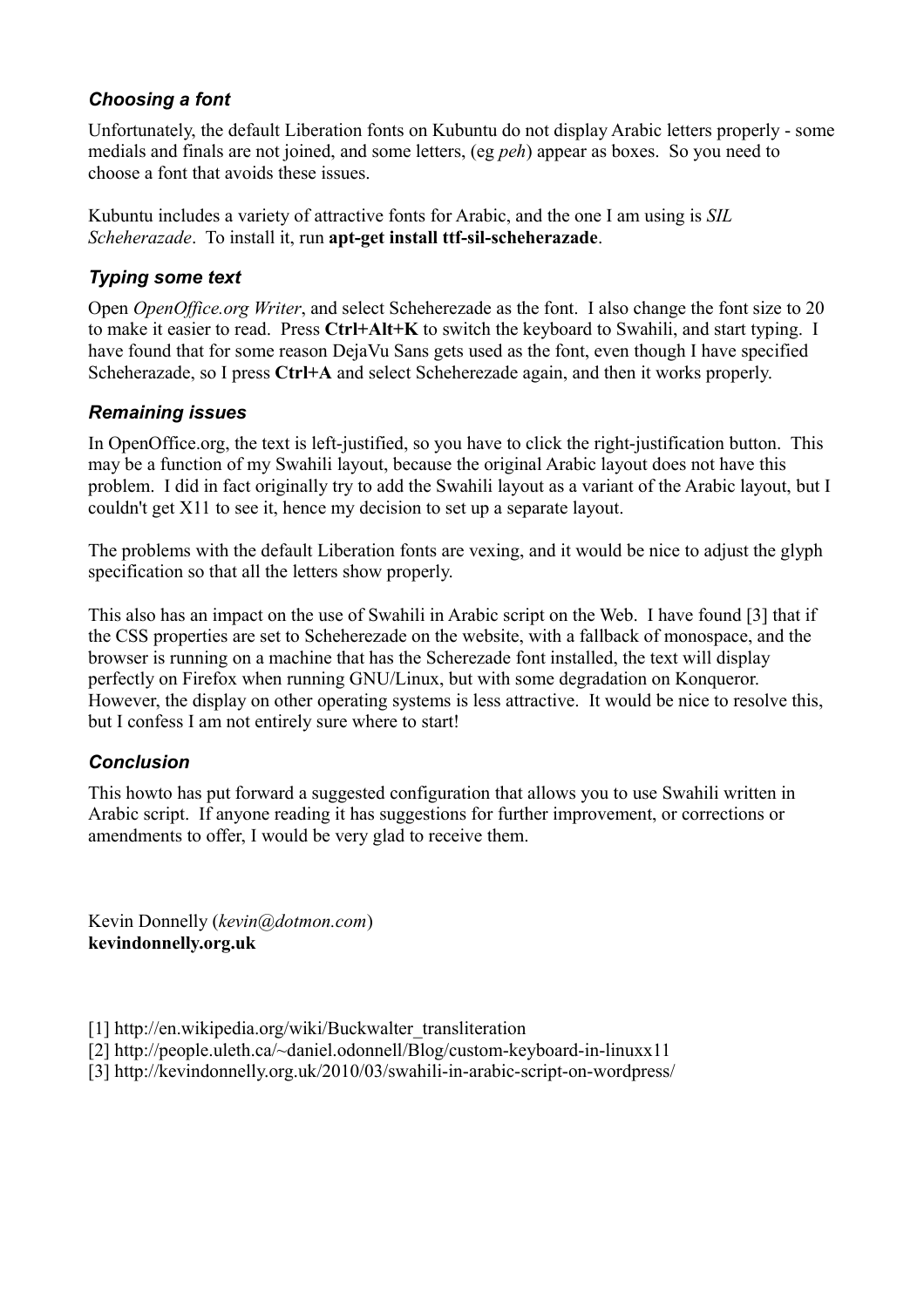#### *Annex 1*

#### *Proposed X11 keyboard layout for Swahili in Arabic script*

```
// $XKeyboardConfig$
```

```
// Keyboard layout for Swahili in Arabic script.
// Based on Martin Vidner's Buckwalter transliteration variant of the Arabic keyboard
// Please notify any corrections or omissions to
// Kevin Donnelly (kevin@dotmon.com)
partial alphanumeric_keys 
xkb_symbols "swahili" {
       name[Group1]= "Swahili";
       key <TLDE> { [ 0x1000670, VoidSymbol ] };
      key <AE01> { [ 0x1000661, <br>
key <AE02> { [ 0x1000662, <br>
key <AE03> { [ 0x1000663, <br>
key <AE04> { [ 0x1000663, <br>
voidSymbol \begin{array}{c} 1 \\ j \\ k \end{array};<br>
key <AE04> { [ 0x1000664, <br>
VoidSymbol \begin{array}{c} 1 \\ j \\ j \end{array};
 key <AE02> { [ 0x1000662, VoidSymbol ] };
 key <AE03> { [ 0x1000663, VoidSymbol ] };
      key <AE02> { [ 0x1000662, VoidSymbol ] };<br>
key <AE03> { [ 0x1000663, VoidSymbol ] };<br>
key <AE04> { [ 0x1000664, VoidSymbol ] };<br>
key <AE05> { [ 0x1000665, Arabic_percent ] };<br>
key <AE06> { [ 0x1000666, VoidSymbol ] };<br>
key
                           \begin{bmatrix} 0 \times 1000665, \\ 0 \times 1000666, \end{bmatrix} Arabic_percent \begin{bmatrix} 1 \\ 3 \\ 1 \end{bmatrix};
      key <AE06> { [ 0x1000666, VoidSymbol<br>
key <AE07> { [ 0x1000667, VoidSymbol<br>
key <AE08> { [ 0x1000668, VoidSymbol<br>
voidSymbol<br>
voidSymbol
 key <AE07> { [ 0x1000667, VoidSymbol ] };
 key <AE08> { [ 0x1000668, VoidSymbol ] };
      key <AE09> { [ 0x1000669, 0x100fd3e ] };<br>key <AE10> { [ 0x1000660, 0x100fd3f ] };<br>key <AE11> { [ minus, 0x100fd3f ] };
      key <AE10> { [ 0x1000660, 0x100fd3f ] };<br>key <AE11> { [ minus, 0x100fd3f ] };
                                                            Arabic_tatweel
       key <AE12> { [ equal, plus ] };
       key <AD01> { [ Arabic_qaf, Arabic_gaf ] };
      key <AD02> { \begin{bmatrix} 1 & 0 & 0 \\ 0 & 1 & 0 \\ 0 & 0 & 1 \end{bmatrix} Arabic_hamzaonwaw \begin{bmatrix} 1 & 0 & 0 \\ 0 & 1 & 0 \\ 0 & 1 & 0 \end{bmatrix};<br>key <AD03> { \begin{bmatrix} 0 & 0 & 0 & 0 \\ 0 & 0 & 1 & 0 \\ 0 & 0 & 0 & 0 \\ 0 & 0 & 0 & 0 \end{bmatrix} Arabic_ain
                           key <AD03> { [ 0x1000656, Arabic_ain ] };
 key <AD04> { [ Arabic_ra, Arabic_tteh ] };
 key <AD05> { [ Arabic_teh, Arabic_tah ] };
     key <AD04> { [ Arabic_ra,     Arabic_tteh     ] };<br>key <AD05> { [ Arabic_teh,     Arabic_tah   ] };<br>key <AD06> { [ Arabic_yeh,     Arabic_alefmaksura   ] };<br>key <AD07> { [ Arabic_damma,     Arabic_dammatan   ] };<br>key <AD08
                               Arabic_damma, Arabic_dammatan ]<br>Arabic_kasra, Arabic_hamzaonyeh ]
                          wa Kamalic Kasra, Arabic hamzaonyeh [ Arabic sukun, 0x1000657<br>[ Arabic peh,   Arabic tehmarbuta
       key <AD09> { [ Arabic_sukun, 0x1000657 ] };
       key <AD10> { [ Arabic_peh, Arabic_tehmarbuta ] };
                          \begin{bmatrix} \text{VoldSymbol}, \text{VoldSymbol} \end{bmatrix} key <AC01> { [ Arabic_fatha, Arabic_alef ] };
      key <AC02> \{ [ Arabic_seen, Arabic_sad ] \};<br>key <AC03> \{ [ Arabic_dal, Arabic_dad ] \};
      key <AC03> { [ Arabic_dal, Arabic_dad ] };<br>
key <AC04> { [ Arabic_feh, Arabic_fathatan ] };<br>
key <AC05> { [ 0x10006A0, Arabic_ghain ] };<br>
key <AC06> { [ Arabic_ha, Arabic_hah ] };<br>
key <AC07> { [ Arabic_jeem, VoidSymbol ] 
     key <AC04> { [ Arabic_feh,     Arabic_fathatan     ] };<br>key <AC05> { [ 0x10006A0,     Arabic_ghain     ] };<br>key <AC06> { [ Arabic_ha,     Arabic_hah   ] };
 key <AC05> { [ 0x10006A0, Arabic_ghain ] };
 key <AC06> { [ Arabic_ha, Arabic_hah ] };
       key <AC07> { [ Arabic_jeem, VoidSymbol ] };
     key <AC08> { [ Arabic_kaf,     Arabic_kasratan   ]<br>key <AC09> { [ Arabic_lam,     Arabic_shadda   ]
     key <AC09> { [ Arabic_lam,     Arabic_shadda     ] };<br>key <AC10> { [ Arabic_semicolon, VoidSymbol       ] };<br>key <AC11> { [ Arabic_hamza,     VoidSymbol       ] };
                               Arabic_semicolon, VoidSymbol \begin{bmatrix} \overline{1} \\ 1 \end{bmatrix}<br>Arabic_hamza, VoidSymbol ]
                              Arabic_hamza,
       key <AB01> { [ Arabic_zain, Arabic_zah ] };
     key <AB02> { [ Arabic_khah,  VoidSymbol ] };<br>key <AB03> { [ Arabic_tcheh,  Arabic_sheen ] };<br>key <AB04> { [ 0x10006A8,  Arabic_theh ] };
      key <AB03> { [ Arabic_tcheh,  Arabic_sheen ]<br>key <AB04> { [ 0x10006A8,  Arabic_theh ]
                           key <AB04> { [ 0x10006A8, Arabic_theh ] };
 key <AB05> { [ Arabic_beh, Arabic_thal ] };
 key <AB06> { [ Arabic_noon, VoidSymbol ] };
     key <AB07> { [ Arabic_meem,  VoidSymbol [ ] };<br>key <AB08> { [ Arabic_comma,  Arabic_hamzaunderalef ] };<br>key <AB09> { [ 0x10006d4,  Arabic_hamzaonalef ] };
                               Arabic_comma, Arabic_hamzaunderalef ] };<br>0 \times 10006d4, Arabic hamzaonalef 1 };
      key <AB09> \{ [ 0x10006d4, Arabic_hamzaonalef \{ \} \};<br>key <AB10> \{ [ VoidSymbol, Arabic question mark \{ \} ;
                                                            Arabic_question_mark ] };
```
};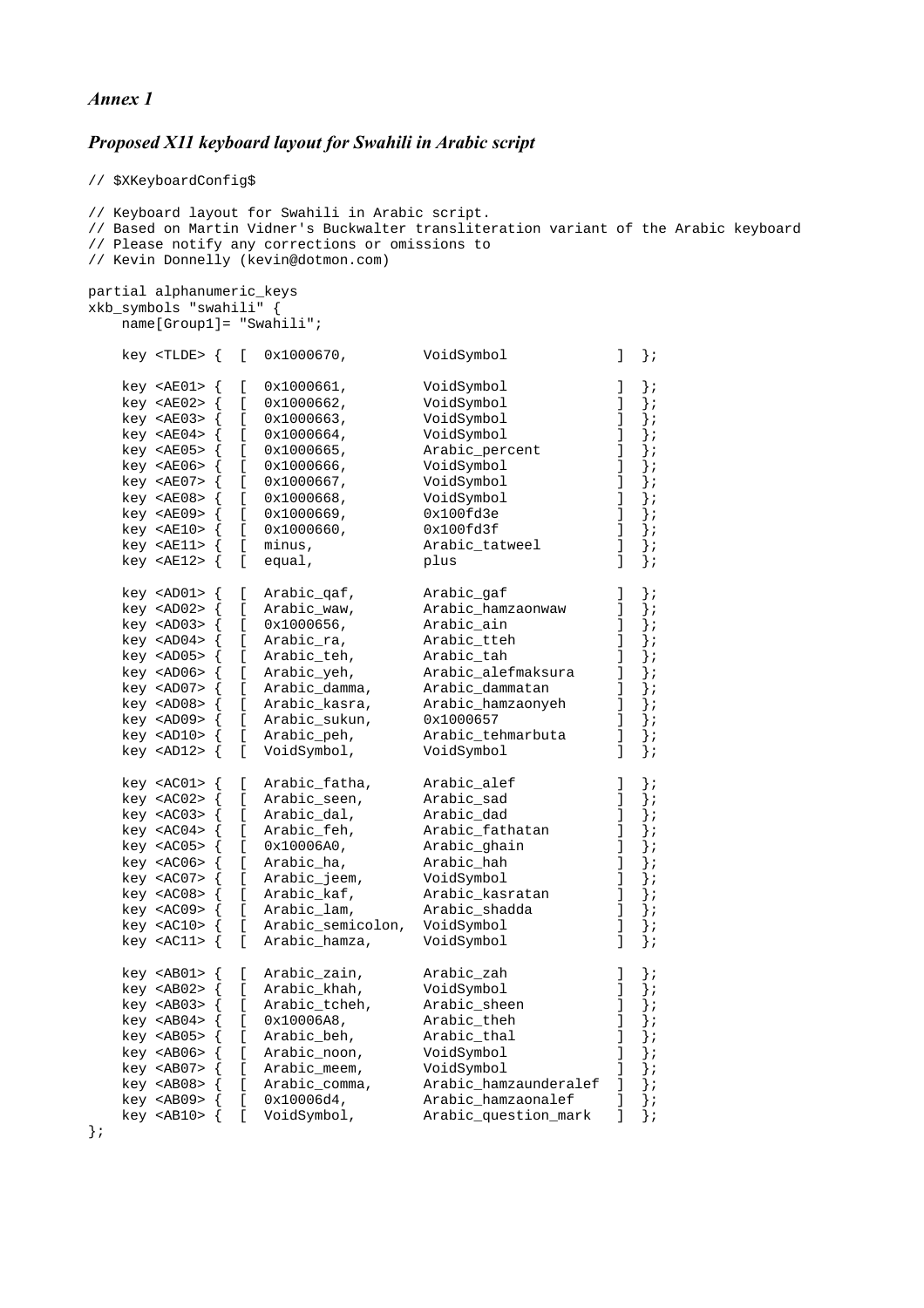#### *Annex 2: Key assignments for the proposed X11 keyboard layout for Swahili in Arabic script*

| $\boldsymbol{\checkmark}$ |      | $\overline{2}$ | $\overline{3}$ | $\overline{4}$ | 5               | $\mathbf b$ | $\overline{7}$ | 8         | 9    | $\boldsymbol{0}$                                                                                                                                                                                                                                                                                                                                                            | $\blacksquare$ |
|---------------------------|------|----------------|----------------|----------------|-----------------|-------------|----------------|-----------|------|-----------------------------------------------------------------------------------------------------------------------------------------------------------------------------------------------------------------------------------------------------------------------------------------------------------------------------------------------------------------------------|----------------|
|                           |      | $\check{}$     | س              |                | $\bullet$       | ٦           | $\checkmark$   | $\lambda$ | a    | $\ddot{\phantom{1}}$                                                                                                                                                                                                                                                                                                                                                        | $\sim$         |
|                           |      |                |                |                |                 |             |                |           |      |                                                                                                                                                                                                                                                                                                                                                                             |                |
| 0670                      | 0661 | 0662           | 0663           | 0664           | 0665            | 0666        | 0667           | 0668      | 0669 | 0660                                                                                                                                                                                                                                                                                                                                                                        |                |
|                           |      |                |                |                | $\bullet$<br>٠. |             |                |           | ₩    | $\begin{picture}(20,5) \put(0,0){\vector(0,1){10}} \put(15,0){\vector(0,1){10}} \put(15,0){\vector(0,1){10}} \put(15,0){\vector(0,1){10}} \put(15,0){\vector(0,1){10}} \put(15,0){\vector(0,1){10}} \put(15,0){\vector(0,1){10}} \put(15,0){\vector(0,1){10}} \put(15,0){\vector(0,1){10}} \put(15,0){\vector(0,1){10}} \put(15,0){\vector(0,1){10}} \put(15,0){\vector(0,$ | $\equiv$       |
|                           |      |                |                |                | percent         |             |                |           |      |                                                                                                                                                                                                                                                                                                                                                                             | tatweel        |
|                           |      |                |                |                | 066A            |             |                |           | FD3E | FD3F                                                                                                                                                                                                                                                                                                                                                                        |                |

| $\boldsymbol{q}$ | W          | $\mathbf e$ | r    | t.<br>L | $\mathbf{V}$ | $\mathbf{u}$          |            | $\mathbf O$ | $\mathbf{p}$       |      |
|------------------|------------|-------------|------|---------|--------------|-----------------------|------------|-------------|--------------------|------|
| ق                | ۹<br>ت     |             | ◢    | ت       | ي            | ٩                     | ╭          | $\bullet$   | $\overline{\cdot}$ |      |
| qaf              | waw        |             | ra   | teh     | yeh          | damma                 | kasra      | sukun       | peh                |      |
| 0642             | 0648       | 0656        | 0631 | 062A    | 064A         | 064F                  | 0650       | 0652        | 067E               |      |
|                  | ء          | c           |      | ط       | ى            | $\boldsymbol{\gamma}$ | ئ          |             | $\ddot{\circ}$     |      |
| gaf              | hamzaonwaw | ain         |      | tah     | alefmaksura  | dammatan              | hamzaonyeh |             | tehmarbuta         |      |
| 06AF             | 0624       | 0639        |      | 0637    | 0649         | 064C                  | 0626       | 0657        | 0629               | 0671 |